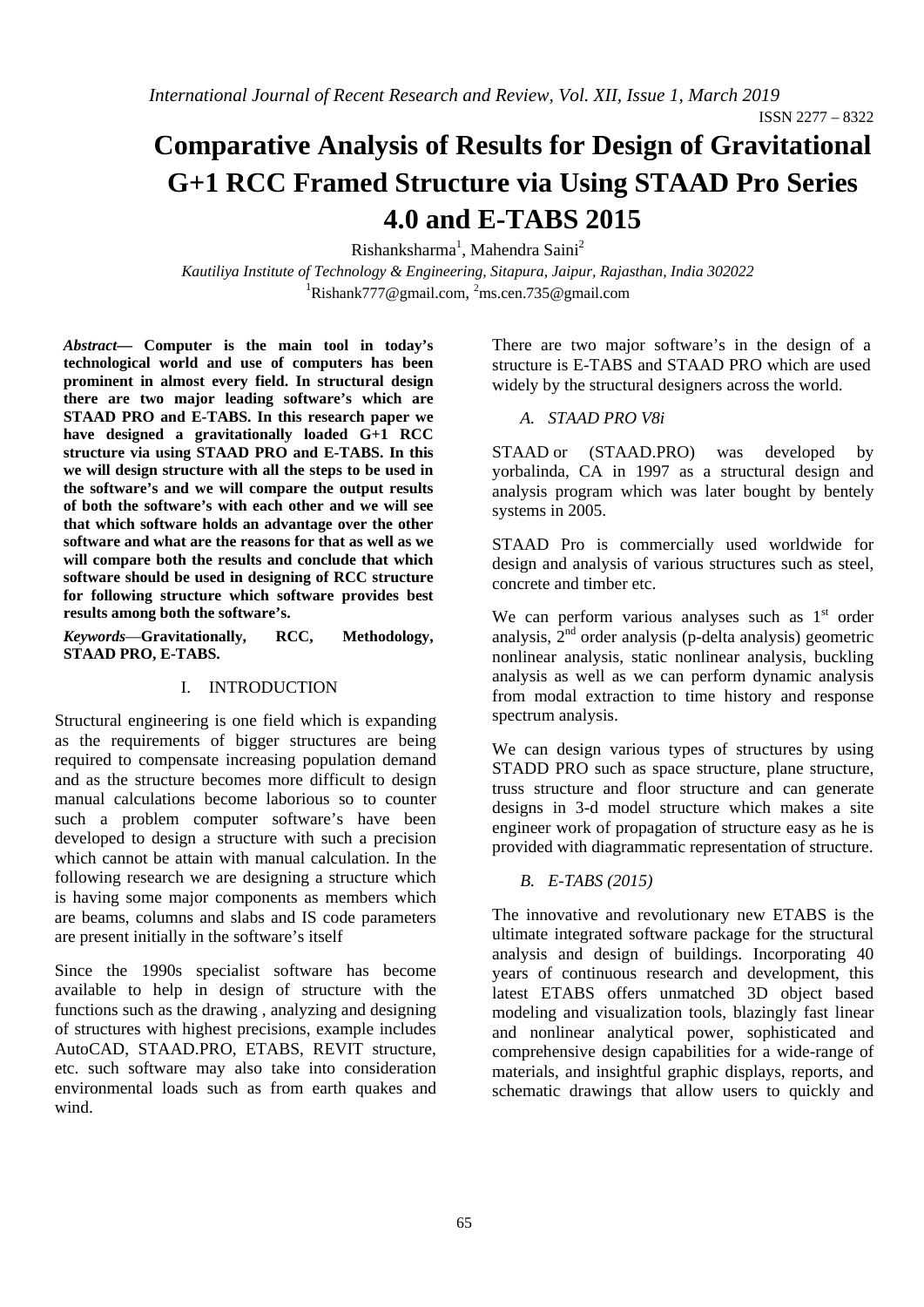easily decipher and understand analysis and design results.

From the start of design conception through the production of schematic drawings, ETABS integrates every aspect of the engineering design process. Creation of models has never been easier - intuitive drawing commands allow for the rapid generation of floor and elevation framing. CAD drawings can be converted directly into ETABS models or used as templates onto which ETABS objects may be overlaid. The state-of-the-art SAP Fire 64-bit solver allows extremely large and complex models to be rapidly analyzed, and supports nonlinear modeling techniques such as construction sequencing and time effects (e.g., creep and shrinkage).

#### *C. Gravitationally Loaded Structure*

The gravitationally loaded structure is the structure under the influence of load that acts under gravitational force. In such a structure there are forces which act vertically downward along the columns. The forces which come in this category are dead load and live loads the forces which act perpendicular to structure is not included in this such as wind load and seismic load.

#### II. LITERATURE REVIEW

While designing a structure in a software we need to understand the working of a software and what it has to offer to our design which can help us to understand the software and the summarize detail of a software is told in the overview of the softwares.

*A. Over view of E-TABS* 

E-TABs stand for extended three dimensional analysis of building system. It has been used in one of the structural marvels BURJ KHALIFA. We can design any type of building by using E-TABS. This helps in taking advantage of unique physical properties of building type structure. It has got a better graphical modeler and post processor for viewing all results.

E-TABS provide both static and dynamic analysis with gravity, thermal and lateral loads. In dynamic analysis seismic response spectrum is used.

E-TABS can analyze any combination of frames and walls. Every code is provided with a cutting edgeto use the unique qualities of members.

As outputs we can see story displacement, mode shapes and frame displacement.

ETABS provides the numerical and visual data for each member of structure in the form of concrete column schedule and reinforcement table for beam and to see the physical view of structure is seen by reinforcement detail diagram.

#### *B. Over view of STAAD PRO*

STAAD stands for structural analysis and design with the help of STAAD PRO we can design buildings bridges tanks etc.

Analysis of structure is done via using moment distribution method which is based on load transferring of beam to supports. To use moment distribution we assume a cross-section for the spans of continuous being to analyze the frame stiffness Matrix method is used which depend upon matrices.

Matrix method for analyzing was firstly used by STAAD PRO and stiffness analysis was done by displacement method in STAAD PRO discrete elements are created by software for analysis. The equilibrium conditions with displacement compatibility at the joints are achieved.

It provides us with graphical model generation to design a structure we go through series of process such as modeling sectional properties loading, support system analysis and designing.

Design engine of STAAD PRO consist of code checking and optimization of steel, aluminum and Timber members. Reinforcement calculations of all RCC structures are provided.

Results are viewed in both manners in the form of of visuals as well as in the form of calculation in report with warning and errors, if they are present. It gives a detailed report of RCC steel and Timber design.

## III. DESIGN OF G+1 RCC FRAMED STRCTURE IN STAAD PRO SERIES 4.0.

In the designing of a RCC structure via using STAAD PRO (series 4.0) we have to through following step as explained down below but most important thing is design the structure with right code to design a structure as per Indian provisional laws we need to design our structure by choosing IS 456: 2000 and to design the structure via using STAAD PRO.

#### *A. Design Problem Data*

A superficial structure G+1 gravitationally loaded framed RCC structure of size 5 m  $\times$  5 m consists of 8 beams and 8 columns with specification as follows :-

Column of size at ground floor =  $0.5 \text{ m} \times 0.5 \text{ m}$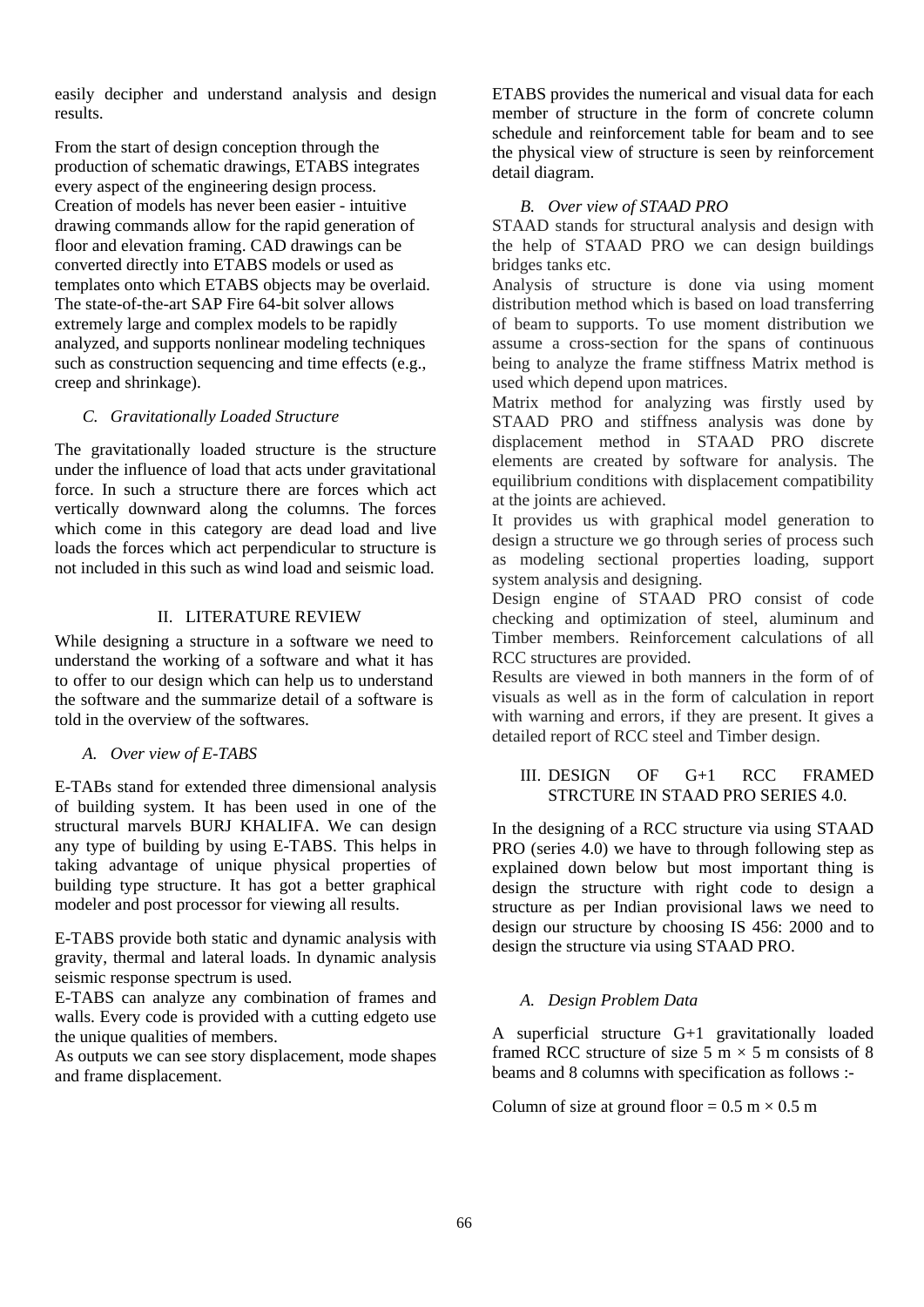Column of size at other floors =  $0.4 \text{ m} \times 0.4 \text{ m}$ 

Size of beams of all floors =  $0.3 \text{ m} \times 0.5 \text{ m}$ 

Slab thickness of all floors  $= 0.2$  m

Physical parameters

Length of structure = 1 bays  $\omega$  5.0 m = 5 m.

Width of structure = 1 bays  $\omega$  5.0 m = 5 m.

Height of structure =  $4m + 1$  story @ 3.3 m = 7.3 m.

(1.0 m height and .10 m thick parapet wall is considered over all the beams of top story)

Load consideration

- Self-weight of structure
- Wall load on the beams of middle story  $= -13$ Kn  $/m<sup>2</sup>$ .
- Wall load on the beams of terrace story  $= -$ 4.33 Kn  $/m^2$ .
- Live load on middle story as per IS 875 part 2  $= -2.5$  Kn /m<sup>2</sup>.
- Live load on top story as per IS 875 part  $2 =$  $0.75$  Kn /m<sup>2</sup>.
- *B. Generation of model.* 
	- Open a new structure file.
	- Go to structure wizard choose portal frame and place length 5 m, height 7.3 m, width 5 m and give the values of bays along the various dimensions as 1, 2 and 1 respectively as shown in figure 1.
	- Edit the value of bottom bay 4 m and all other bays as 3.3 m along the height of structure
	- Keep 5m for each bay along length and width and final structure will be as shown in figure 2.

| <b>Select Parameters</b> |           | ×                                          |
|--------------------------|-----------|--------------------------------------------|
|                          |           |                                            |
| Model Name:              | Bay Frame |                                            |
| 5<br>Length:             | m         | No. of bays along length:<br>$\cdots$      |
| 7.3<br>Height:           | m         | 2<br>No. of bays along height:<br>$\cdots$ |
| 5<br>Width:              | m         | No. of bays along width:<br>$\cdots$       |
|                          |           | Cancel<br>Apply                            |

Figure 1:-Frame structure parameter selection window of structural wizard.



Figure 2:- Final frame of the structure.

- *C. Defining the section*
- Go to general and then to define and define the  $0.5$  m x  $0.5$  m for lower story column,  $0.4$  m x 0.4 m all other stories and 0.3 m x 0.5 m for all the beams as shown in figure 3.
- Go to plate element thickness and define 200 mm thickness to the slab as shown in figure 4.
- Assign defined sections by choosing the elements it will appear as shown in figure 5.
- Go to edit and divide the slab into the mesh of 10 x 10 as shown in figure 6.
- Final result of meshing will be as shown in figure 7.

| Property                                                                                                          | ×                                                                                                                                         |
|-------------------------------------------------------------------------------------------------------------------|-------------------------------------------------------------------------------------------------------------------------------------------|
| Circle<br>Rectangle<br>Tee<br>Trapezoidal<br>General<br><b>Tapered I</b><br><b>Tapered Tube</b><br>Assign Profile | Rectangle<br>$+-$ zp-<br>YD: A<br>m<br>ΥD<br>$\mathcal{A}$<br>ZD:<br>m<br>$\boxed{\triangle}$ Material<br><b>CONCRETE</b><br>$\checkmark$ |
|                                                                                                                   | Help<br>Add<br>Assign<br>Close                                                                                                            |

Figure 3:- Defining the parameter or size of various members to fill the grid.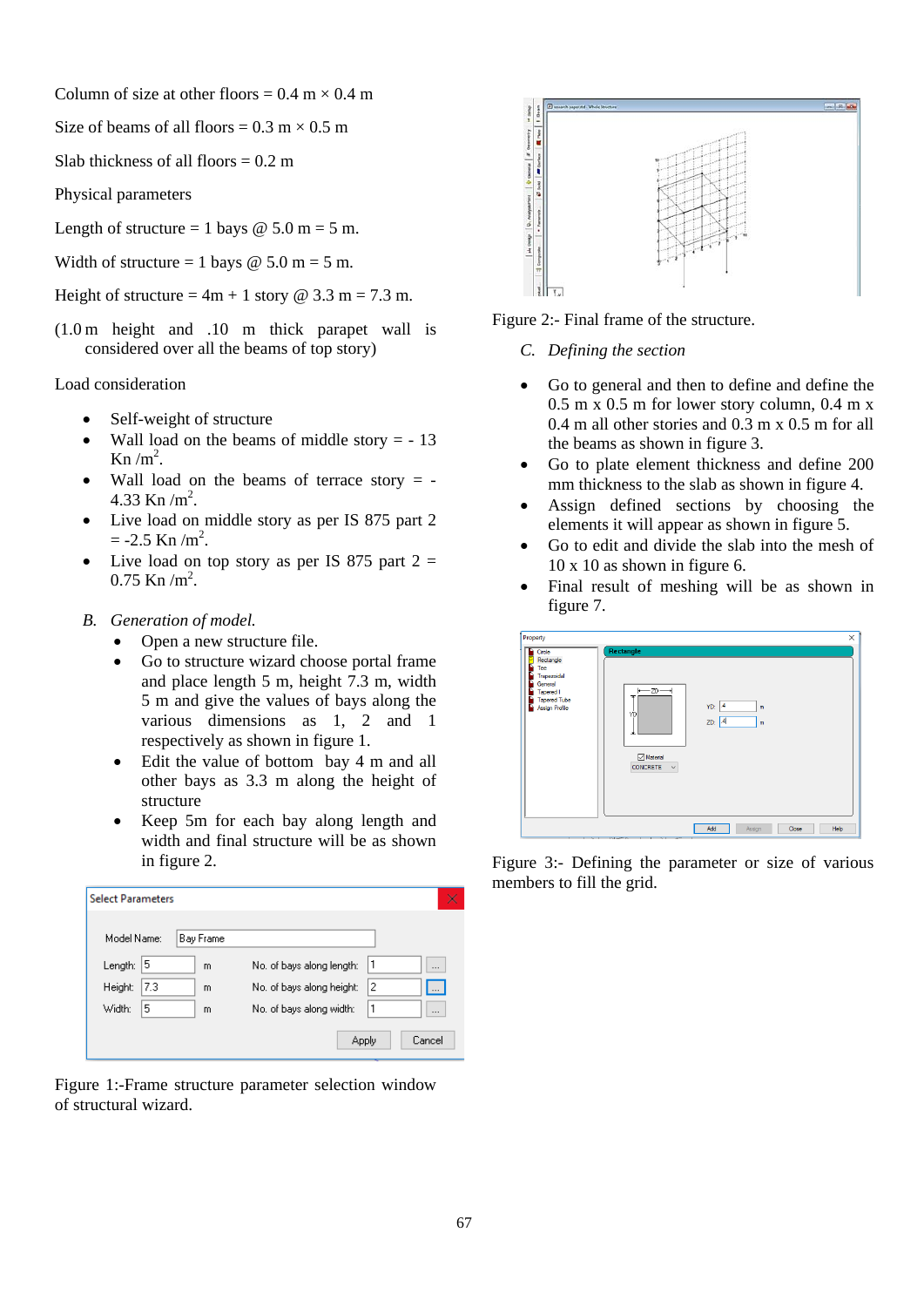

Figure 4:- Defining the thickness of the slab.



Figure 5:- Resultant output after the assignment of members to grid.

|        | <b>Meshing Division and Biasing</b> | $\!$            |
|--------|-------------------------------------|-----------------|
|        | <b>Bias</b>                         | Divn.           |
| AB:    |                                     | 10              |
| BC:    |                                     | $\overline{10}$ |
| CD/CA: |                                     | 10              |
| DA:    |                                     | 10              |
|        | OK                                  | Cancel          |

Figure 6:- Meshing of the slab for uniform distribution of load.



Figure 7:- Resultant output after the assignment of slabs to grid.

*D. Defining the support system* 

- Go to general and then to supports a window will appear and choose fixed supports as shown in figure 8.
- Choose nodes of lower columns and assign supports to nodes as shown in figure 9.

|       | Fournated inn    | Inclined                 |        |                                     | Tension/Compression Only Springs.        |
|-------|------------------|--------------------------|--------|-------------------------------------|------------------------------------------|
| Fixed | Pinned           | <b>Fixed But</b>         |        |                                     | Enforced Enforced But Multilinear Spring |
|       | <b>Bestraint</b> | $\vee$ FX<br>$\vee$ i FY |        | $\vee$ I MX<br>$\sim$ $\sim$        |                                          |
|       |                  |                          |        |                                     |                                          |
|       |                  | $\vee$ IFZ               |        | $\sim$ $\sim$                       |                                          |
|       |                  | Activate Windows         |        | Go to Settings to activate Windows. |                                          |
|       |                  | Add                      | Cancel | Assign                              | <b>Help</b>                              |



| <b>Bef</b> | Description                    |                          |                |
|------------|--------------------------------|--------------------------|----------------|
| --         | No support                     |                          |                |
| $s_{2}$    | Support 2                      |                          |                |
|            |                                |                          |                |
|            |                                |                          |                |
|            |                                |                          |                |
|            |                                |                          |                |
|            |                                |                          |                |
|            |                                |                          |                |
|            | E-tit-                         | Computer                 | <b>Context</b> |
|            |                                |                          |                |
|            | <b>Assignment Method</b>       |                          |                |
|            |                                | Assian To Selected Nodes |                |
|            | C) Assign To View              |                          |                |
|            | <b>Go Use Cursor To Assign</b> |                          |                |
|            | C) Assign To Edit List         |                          |                |

Figure 9:- Assigning support system to structure.

- *E. Defining the loads*
- Go to general then to load definition and add dead load and live load to it then choose dead load and add self-weight window will appear as shown in figure 10.
- Then add member for wall of 13 KN/ $m<sup>2</sup>$  on the beams of all the floors as shown in figure 11 except terrace and ground floor and 4.33  $KN/m<sup>2</sup>$  on terrace calculated bas per IS 875 (part 1).
- Apply live load of 2.5  $KN/m^2$  for all the stories except terrace and  $0.75$  KN/m<sup>2</sup> for terrace as per IS 875 (part 2) as shown in figure 12.
- After this make the combination as per the codes and then apply it on structure.

| Add New: Load Cases                                                                                          |                                                                                                                 | $\times$ |
|--------------------------------------------------------------------------------------------------------------|-----------------------------------------------------------------------------------------------------------------|----------|
| Primary<br>М<br>Б<br><b>Load Generation</b><br>в<br>Define Combinations<br><b>Auto Load Combination</b><br>ь | Primary<br>Loading Type: Dead<br>Number 1<br>$\checkmark$<br>Reducible per UBC/IBC<br>п<br>self weight<br>Title |          |
|                                                                                                              | Add.<br>Close                                                                                                   | Help.    |

Figure 10:- Adding and defining of loads to be applied.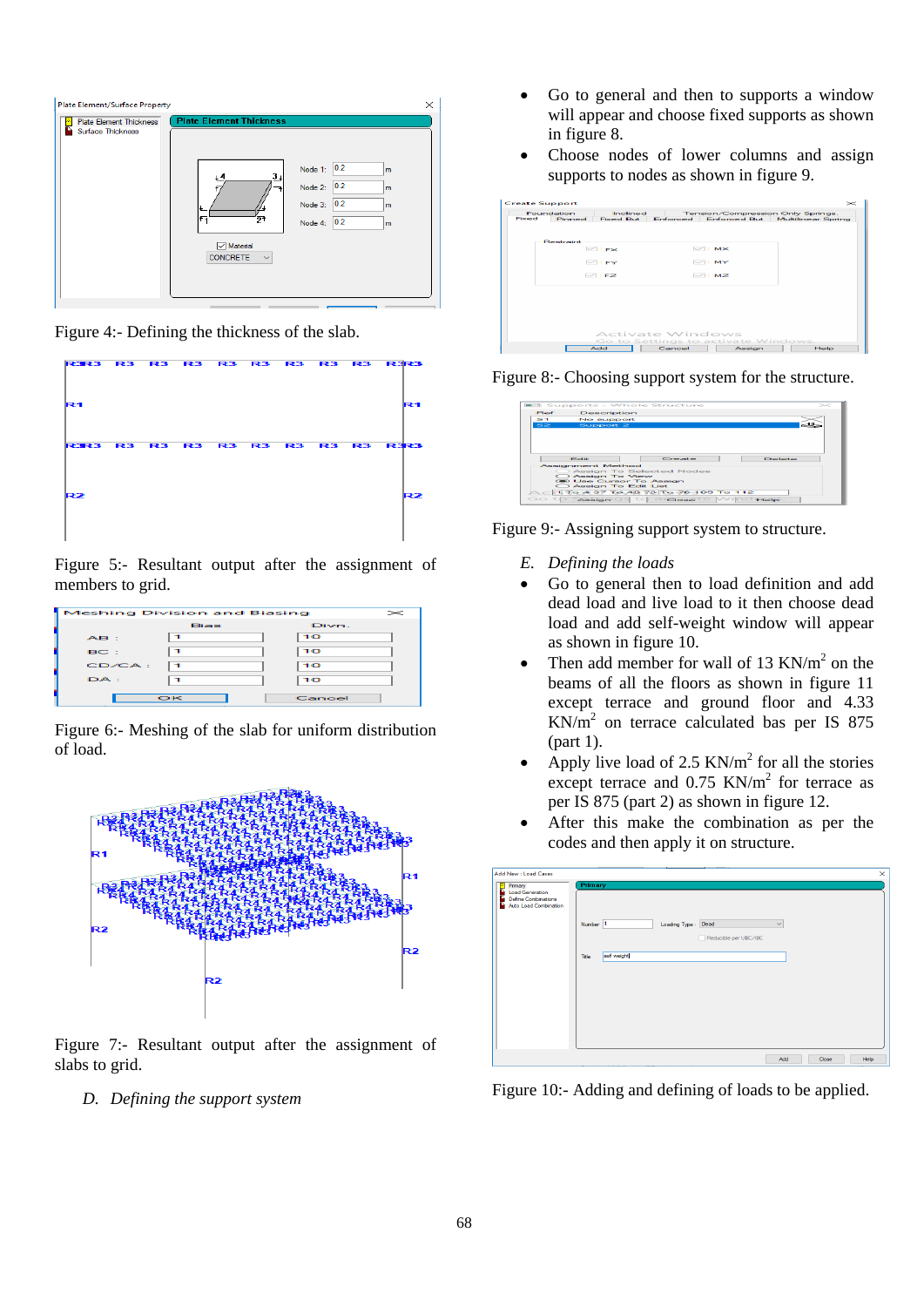

Figure 11:- Placing the values of loads as per there definition.

| Load & Definition                                                                                                                                                                                                                                                                                                                                                                                                                                                                                                                                                                                                                                                                                                                                  |               |                      |
|----------------------------------------------------------------------------------------------------------------------------------------------------------------------------------------------------------------------------------------------------------------------------------------------------------------------------------------------------------------------------------------------------------------------------------------------------------------------------------------------------------------------------------------------------------------------------------------------------------------------------------------------------------------------------------------------------------------------------------------------------|---------------|----------------------|
| Definitions<br>自主を行<br>$\frac{1}{2} \left\  \begin{array}{ccc} 0 & 0 & 0 \\ 0 & 0 & 0 \\ 0 & 0 & 0 \\ 0 & 0 & 0 \\ 0 & 0 & 0 \\ 0 & 0 & 0 \\ 0 & 0 & 0 \\ 0 & 0 & 0 \\ 0 & 0 & 0 \\ 0 & 0 & 0 \\ 0 & 0 & 0 \\ 0 & 0 & 0 \\ 0 & 0 & 0 & 0 \\ 0 & 0 & 0 & 0 \\ 0 & 0 & 0 & 0 \\ 0 & 0 & 0 & 0 & 0 \\ 0 & 0 & 0 & 0 & 0 \\ 0 & 0 & 0 & 0 & 0 \\ 0 & 0 & 0 & 0 & $<br><b>E. D. Load Cases Details</b><br>Fig. 1 : self weight<br>$\rightarrow$ SELFWEIGHT Y-1<br>$\equiv$ $\blacksquare$ 2 : wall load terrage<br>$ \rightarrow$ S UNIGY -4.33 kN/m<br>$\Box$ 3 : wall load all floors<br>$-2$ UNIGY-13 kN/m<br>$\Box$ $\Box$ 4 : II all filors<br>$-5$ PR-2.5 kN/m2<br>$\Box$ $\Box$ 5 : temace il<br>$-25$ PR-0.75 kN/m2<br><b>IL Load Envelopes</b> |               |                      |
| $A$ dd $B$<br>New                                                                                                                                                                                                                                                                                                                                                                                                                                                                                                                                                                                                                                                                                                                                  | <b>Edit</b> 1 | Delete               |
| Toggle Load<br><b>Assignment Method</b>                                                                                                                                                                                                                                                                                                                                                                                                                                                                                                                                                                                                                                                                                                            |               |                      |
| Assign To Selected Entities                                                                                                                                                                                                                                                                                                                                                                                                                                                                                                                                                                                                                                                                                                                        |               | Use Cursor To Assign |
| C Assign To View                                                                                                                                                                                                                                                                                                                                                                                                                                                                                                                                                                                                                                                                                                                                   |               | Assign To Edit List  |
| Activate Windows                                                                                                                                                                                                                                                                                                                                                                                                                                                                                                                                                                                                                                                                                                                                   |               |                      |
| Go to Settingssign activatGossindows.Help                                                                                                                                                                                                                                                                                                                                                                                                                                                                                                                                                                                                                                                                                                          |               |                      |

Figure 12:- Assignment window for the loads to their respective members.

- *F. Analysis of structure*
- Go to print/analyze and tick all the blocks and analyze.
- Go to analyze and run analysis and the software will start analyzing our structure and final dialogue window will appear as shown in figure 13.

|                                           | ++ Analysis Successfully Completed ++           |                     |
|-------------------------------------------|-------------------------------------------------|---------------------|
| ++ Processing Element Forces.             |                                                 | 9:48:41             |
|                                           | ++ Processing Element Corner Forces.            | 9:48:54             |
| ++ Processing Element Stresses.           |                                                 | 9:48:59             |
|                                           | ++ Creating Displacement File (DSP)             | 9:49:9              |
|                                           | ++ Creating Reaction File (REA)                 | 9:49:10             |
|                                           | ++ Calculating Section Forces1-110.             | 9:49:10             |
| ++ Calculating Section Forces2.           |                                                 | 9:49:10             |
| ++ Calculating Section Forces3            |                                                 | 9:49:11             |
|                                           | ++ Creating Section Force File (BMD)            | 9:49:11             |
| ++ SECT DISP member                       | 9302 1920 of 1928                               |                     |
|                                           | ++ Creating Section Displace File (SCN)         | 9:49:12             |
|                                           | ++ Creating Element Stress File (EST)           | 9:49:13             |
|                                           | ++ Creating Element JT Stress File (EJT)        | 9:49:14             |
|                                           | ++ Creating Element JT Force File (ECF)         | 9:49:17             |
| $++$ Done                                 |                                                 | 9:49:20             |
| $0$ Error(s), $1$ Warning(s), $0$ Note(s) |                                                 |                     |
|                                           | 84 Secs<br>++ End STAAD. Pro Run Elapsed Time = |                     |
|                                           |                                                 | thesis project .anl |
| $\epsilon$                                |                                                 | $\rightarrow$       |

Figure 13:- Final output window after running analyzing of structure.

*G. Design of RCC structure* 

- Go to design chooser concrete in it and choose IS 456 as code and define parameter 30000 N/mm<sup>2</sup> for concrete 500000 N/mm<sup>2</sup> for the reinforcement of primary and secondary.
- Click on command choose design beam, design column and design elements and choose takeoff and assign the following to the members as shown in figure 14.
- Again run analysis for the design of members.



Figure 14:- Final window after assignment of various loads to structure and design completion.

#### IV. DESIGN OF G+1 RCC FRAMED STRCTURE IN STAAD PRO SERIES 4.0.

In the designing of a RCC structure via using E-TABS 2015 we have to through following step as explained down below but most important thing is design the structure with right code to design a structure as per Indian provisional laws we need to design our structure by choosing IS 456: 2000 and design the structure via using E-TABS 2015.

#### *A. Design Problem Data*

A superficial structure G+1 gravitationally loaded framed RCC structure of size 5 m  $\times$  5 m consists of 8 beams and 8 columns with specification as follows :-

Column of size at ground floor =  $0.5 \text{ m} \times 0.5 \text{ m}$ 

Column of size at other floors =  $0.4 \text{ m} \times 0.4 \text{ m}$ 

Size of beams of all floors =  $0.3 \text{ m} \times 0.5 \text{ m}$ 

Slab thickness of all floors  $= 0.2$  m

Physical parameters

Length of structure = 1 bays  $\omega$  5.0 m = 5 m.

Width of structure = 1 bays  $\omega$  5.0 m = 5 m.

Height of structure =  $4m + 1$  story @ 3.3 m = 7.3 m.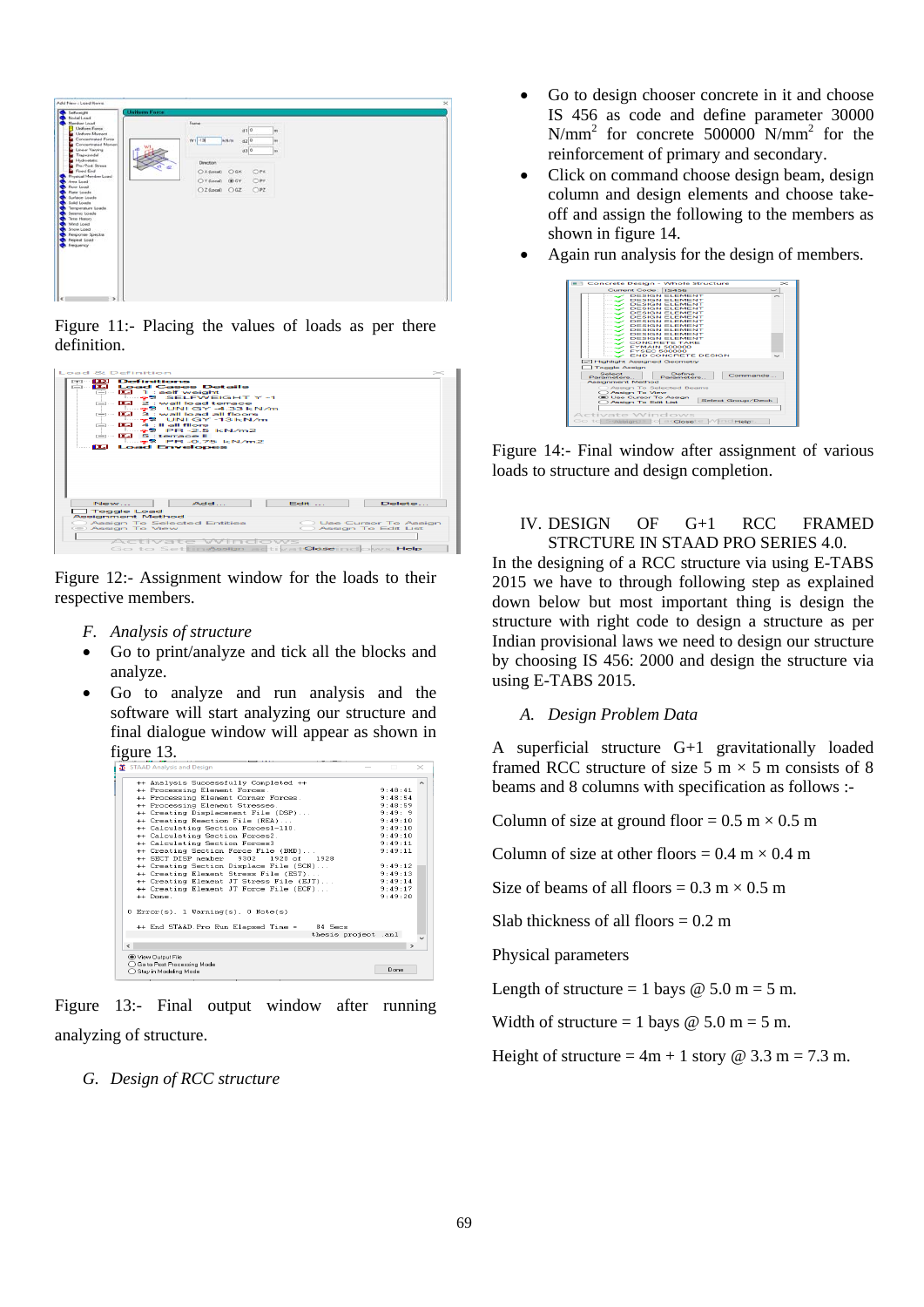(2.0 m height and .10 m thick parapet wall is considered over all the beams of top story)

Load consideration

- Self-weight of structure
- Wall load on the beams of middle story  $= -13$ Kn  $/m<sup>2</sup>$ .
- Wall load on the beams of terrace story  $= -$ 4.33 Kn  $/m^2$ .
- Live load on middle story as per IS 875 part 2  $= -2.5$  Kn /m<sup>2</sup>.
- Live load on top story as per IS 875 part  $2 =$  $0.75$  Kn /m<sup>2</sup>.
- *B. Generation of grid model*
- Open E-TABS 2015 software and choose new file and generate the file as IS standards.
- Entering  $3$  line in X and Y direction with  $5m$ distance and customize story data as shown in figure 17 with height 4m for base story and 3.3m for other 1 stories.
- Click on ok and we will get grid structure model as shown in figure 18.

|   |        | m   | m              | Story |        | Story     | Splice Height<br>m |
|---|--------|-----|----------------|-------|--------|-----------|--------------------|
| ь | Story2 | 3.3 | 7.3            | Yes   | None   | <b>No</b> | $\mathbf 0$        |
|   | Story1 | 4   | $\overline{4}$ | No    | Story2 | <b>No</b> | 0                  |
|   | Base   |     | $\bf{0}$       |       |        |           |                    |
|   |        |     |                |       |        |           |                    |

Figure 17:– Story data entry window.



Figure 18:– Final output of the structure after entry of

story data.

- *C. Define material properties*
- Go to define and define the material for structure for concrete chooses M30 and for rebar choose Fe500 as shown in figure 19.
- After choosing click ok and material will be added as shown in figure 20.

| Region        | India    | $\checkmark$ |
|---------------|----------|--------------|
| Material Type | Concrete | $\checkmark$ |
| Standard      | Indian   | $\checkmark$ |
| Grade         | M30      | $\checkmark$ |



| <b>Materials</b>    | Click to:              |
|---------------------|------------------------|
| A992Fy50<br>4000Psi | Add New Material       |
| A615Gr60<br>M30     | Add Copy of Material   |
| <b>HYSD500</b>      | Modify/Show Material   |
|                     | <b>Delete Material</b> |
|                     | OK<br>Cancel           |

Figure 20:– Define material window.

- *D. Define sectional properties*
- Go to define and choose section properties choose rectangular section and enter .4m x .4m for columns of all columns except base story and choose M30 for concrete and HYSD 500 for rebar section as shown in figure 21 and figure 22 respectively .
- Procedure will be same as above for base column but dimensions are .5m x .5m.
- For beam dimensions will be .3m x .5m for all the beams and choose the beam for rebar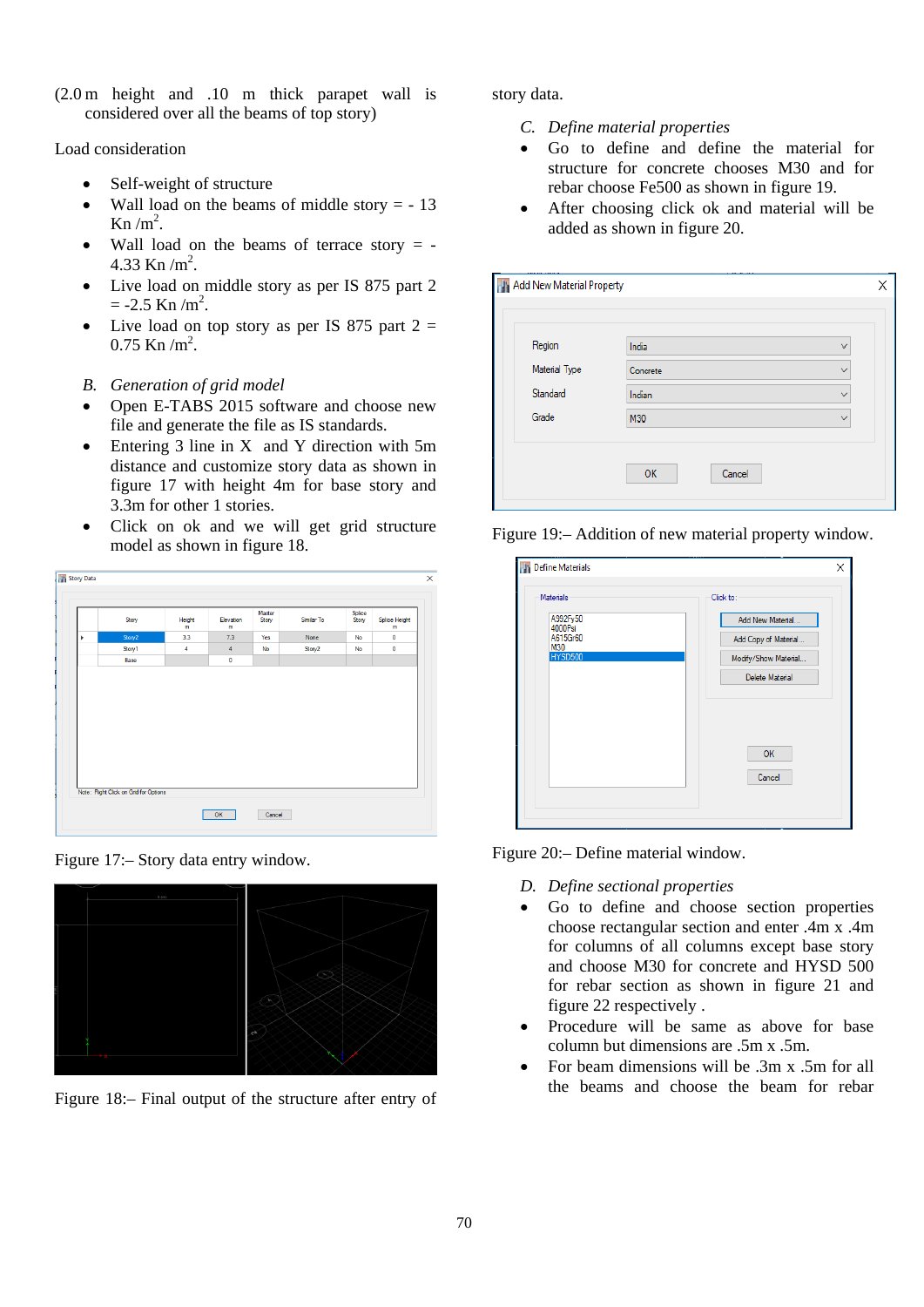section as shown in figure 23 with same material properties.

- After clicking ok finally section will be defined as shown in figure 24.
- For defining the slab go to define and choose slab and provide a new slab with thickness of 200mm as shell-thick and choose ok as shown in figure 25.
- Added slab will appear as section shown in figure 26.



Figure 21:– Defining the various Columns and Beams to fill the grid of the structure.

| <b>Design Type</b>                                      | <b>Rebar Material</b>    |                         |                                                                     |     |                 |  |
|---------------------------------------------------------|--------------------------|-------------------------|---------------------------------------------------------------------|-----|-----------------|--|
| <sup>(a)</sup> P-M2-M3 Design (Column)                  | <b>Longitudinal Bara</b> |                         | <b>HYSD500</b>                                                      |     | $\sim$          |  |
| M3 Design Only (Beam)                                   |                          | Confinement Bara (Ties) | HYSD500<br>$\ddotsc$<br>Check/Design<br>Reinforcement to be Checked |     |                 |  |
| <b>Reinforcement Configuration</b>                      | <b>Confinement Bars</b>  |                         |                                                                     |     |                 |  |
| C Rectangular                                           | C Ties                   |                         |                                                                     |     |                 |  |
| ○ Circular                                              | $\bigcirc$ Spirals       |                         | Reinforcement to be Designed                                        |     |                 |  |
| <b>Longitudinal Bars</b>                                |                          |                         |                                                                     |     |                 |  |
| Clear Cover for Confinement Bars                        |                          |                         |                                                                     | 40  | mm              |  |
| Number of Longitudinal Bars Along 3-dir Face            |                          |                         |                                                                     | з   |                 |  |
| Number of Longitudinal Bars Along 2-dir Face            |                          |                         |                                                                     | 5   |                 |  |
| Longitudinal Bar Size and Area                          |                          | 20                      | $\checkmark$                                                        | 314 | mm <sup>2</sup> |  |
| Comer Bar Size and Area                                 |                          | 20                      | $\sim$                                                              | 314 | mm <sup>2</sup> |  |
| <b>Confinement Bara</b>                                 |                          |                         |                                                                     |     |                 |  |
| Confinement Bar Size and Area                           |                          | 10 <sub>o</sub>         | $\checkmark$                                                        | 79  | mm <sup>2</sup> |  |
| Longitudinal Spacing of Confinement Bars (Along 1-Axis) |                          |                         |                                                                     | 150 | mm              |  |
| Number of Confinement Bancin 3-dir                      |                          |                         |                                                                     | з   |                 |  |
| Number of Confinement Bars in 2-dir                     |                          |                         |                                                                     | з   |                 |  |
|                                                         |                          |                         |                                                                     |     |                 |  |

Figure 22:– Defining various parameter of section as a Column.

| Design Type                                |    | <b>Rebar Material</b> |                                                 |                |          |                          |
|--------------------------------------------|----|-----------------------|-------------------------------------------------|----------------|----------|--------------------------|
| P-M2-M3 Design (Column)                    |    |                       | <b>Longitudinal Bars</b>                        | <b>HYSD500</b> |          | $\ddot{}$<br>$\ddotsc$   |
| 6 M3 Design Only (Beam)                    |    |                       | Confinement Bars (Ties)                         | <b>HYSD500</b> |          | $\checkmark$<br>$\cdots$ |
| Cover to Longitudinal Rebar Group Centroid |    |                       | Reinforcement Area Overwrites for Ductile Beams |                |          |                          |
| <b>Top Bars</b>                            | 60 | mm                    | Top Bars at I-End                               |                | ۱o       | mm <sup>2</sup>          |
| <b>Bottom Bars</b>                         | 60 | mm                    | Top Bars at J-End                               |                | O        | mm <sup>2</sup>          |
|                                            |    |                       | Bottom Bars at I-End.                           |                | $\Omega$ | mm <sup>2</sup>          |
|                                            |    |                       | Bottom Bars at J-End                            |                | 0        | mm <sup>2</sup>          |
|                                            |    | OK                    | Cancel                                          |                |          |                          |

Figure 23:- Defining various parameter of section as a Beam.

| <b>Filter Properties List</b>           | Click to:                             |
|-----------------------------------------|---------------------------------------|
| Type<br>A                               | Import New Properties<br>$\checkmark$ |
| Filter                                  | Add New Property<br>Clear             |
| Properties                              | Add Copy of Property                  |
| <b>Find This Property</b>               | Modify/Show Property                  |
| column base 5 x 5                       |                                       |
| beam $.3 \times 5$<br>column all .4 x.4 | <b>Delete Property</b>                |
| column base .5 x .5<br><b>ISLB600</b>   | Delete Multiple Properties            |
|                                         | Convert to SD Section                 |
|                                         | Copy to SD Section                    |
|                                         | Export to XML File                    |
|                                         |                                       |

#### Figure 24:–Window to add and Modify the defined section.

| <b>Slab Property Data</b>     |                |              | $\times$       |
|-------------------------------|----------------|--------------|----------------|
| General Data                  |                |              |                |
| <b>Property Name</b>          | <b>Slab200</b> |              |                |
| Slab Material                 | <b>M30</b>     | $\checkmark$ | $\overline{a}$ |
| Modeling Type                 | Shell-Thick    | $\checkmark$ |                |
| Modifiers (Currently Default) | Modify/Show    |              |                |
| <b>Display Color</b>          |                | Change       |                |
| <b>Property Notes</b>         | Modify/Show    |              |                |
|                               |                |              |                |
| <b>Property Data</b>          |                |              |                |
| Type                          | <b>Slab</b>    |              |                |
| <b>Thickness</b>              |                | 200          | mm             |
|                               |                |              |                |
|                               |                |              |                |
|                               |                |              |                |
|                               |                |              |                |
|                               |                |              |                |
|                               |                |              |                |
| OK                            | Cancel         |              |                |

Figure 25:–Defining the slab properties to be used in structure.

| <b>Slab Property</b> | Click to:              |
|----------------------|------------------------|
| Slab1<br>Slab200     | Add New Property       |
|                      | Add Copy of Property   |
|                      | Modify/Show Property   |
|                      | <b>Delete Property</b> |
|                      | OK                     |
|                      | Cancel                 |

Figure 26:-Window to add and modify the defined slab.

- *E. Fill the grid with defined members*
- We will choose quick draw beam icon and select similar stories and draw the beam in the grid as shown in figure 27.
- Choose quick draw column base story choose column of dimension .5m x .5m and click on the column places and for other stories use .4m x .4m as shown in figure 28.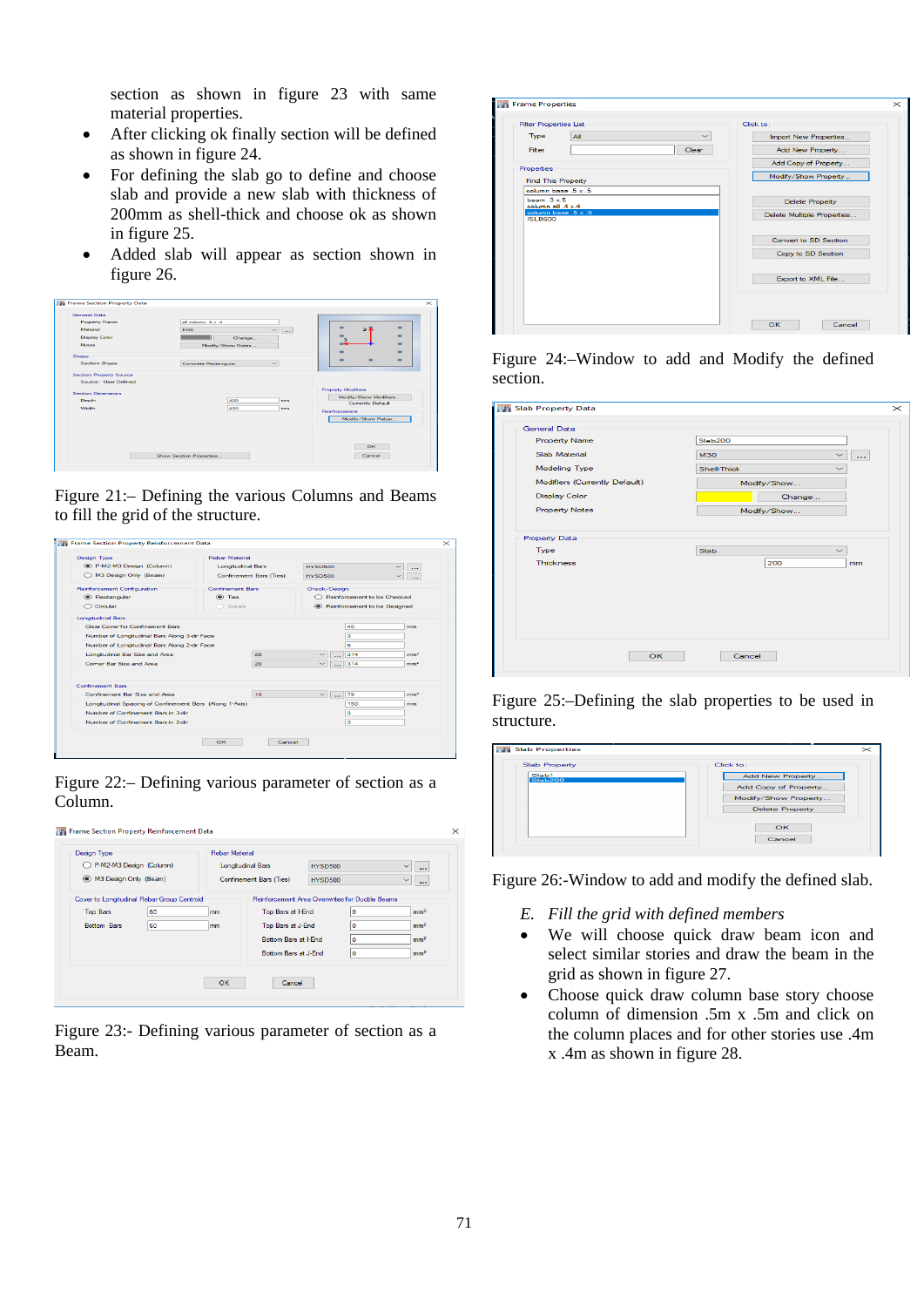Choose quick draw slab and choose similar stories and draw the slabs in the grid as shown in figure 29.



Figure 27:– Output window of grid of structure after fill the grid with defined beams.



Figure 28:– Output window of grid of structure after fill the grid with defined columns.



Figure 29:– Output window of grid of structure after fill the grid with defined slabs.

- *F. Defining load*
- Go to define and define the loads which are live load, wall load and self-weight of structure as shown in figure 30.



Figure 30:– Defining the load imposed in structure

- *G. Assigning of loads and meshing of slab*
- Self-weight is applied itself by the software for whole structure as shown in figure 31.
- Assign the live load of 2.5 KN/ $m<sup>2</sup>$  as per IS 875(part 2) for residential structure to all the other stories except terrace as shown in figure 32.
- Assign the value of  $0.75$  KN/m<sup>2</sup> as per IS 875(part 1) for residential structure to the terrace section by choosing single story.
- Assign the value of wall load  $13KN/m^2$ calculated as per IS 875(part 1) for brick masonry and uniformly distributes it over the beams of all the stories except terrace as shown in figure 33.
- Assign the value of wall load  $4.33$ KN/m<sup>2</sup> calculated as per IS 875(part 1) for brick masonry and uniformly distributes it over the outer beams on terrace.
- After applying the loads the for the uniform distribution of load on beams through slab we will create a mesh of 10 x 10 for all slabs by choosing similar stories and divide the shell as shown in figure 34.



Figure 31:– Structure with self-implemented selfweight.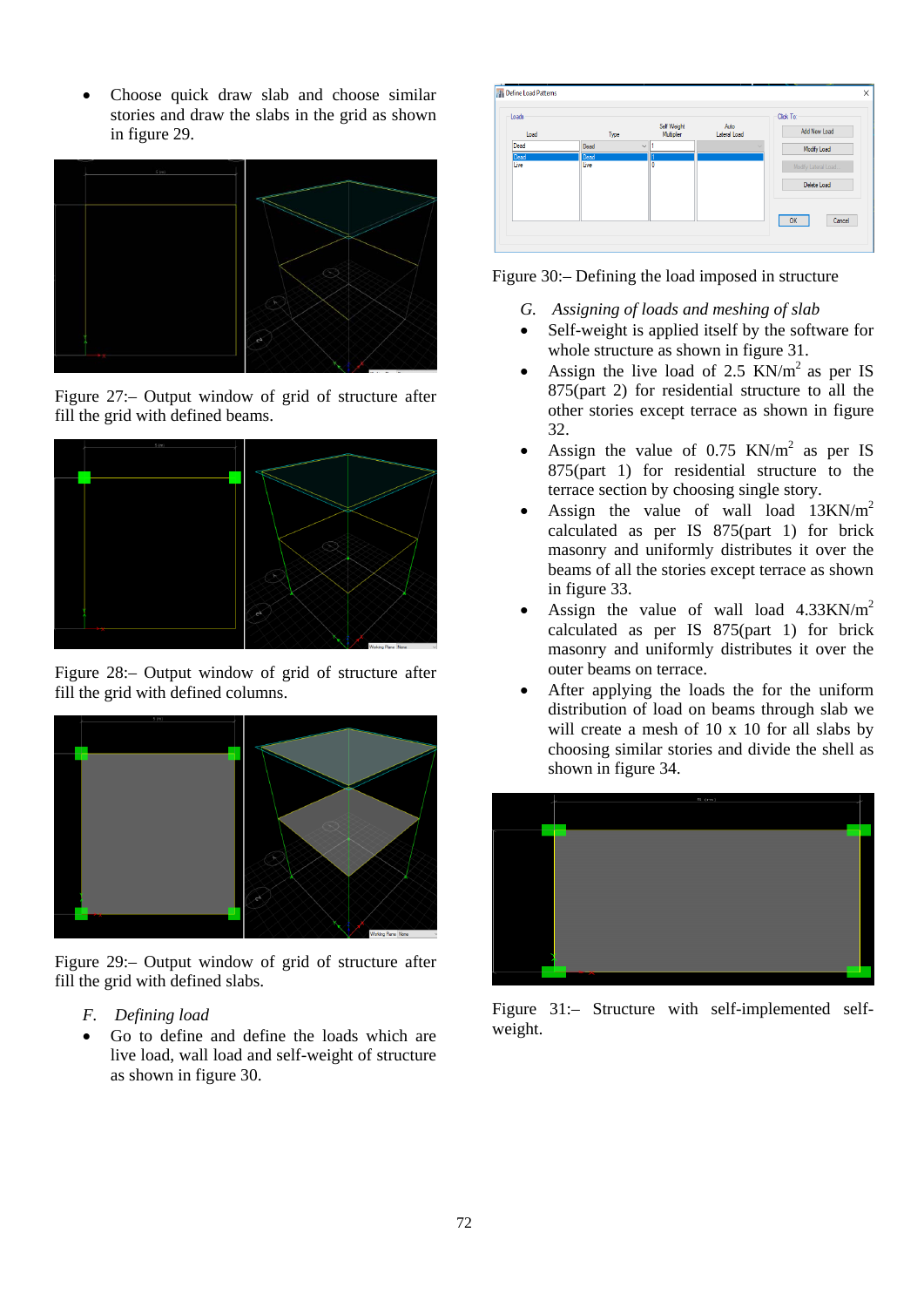

Figure 32:– Output window of structure after placement of live load on second story.



Figure 33:– Output window of structure after placement of wall load on beam.



Figure 34:– Output window of structure after meshing applied to slab at top story.

- *H. Assigning of supports*
- Go to assign and click to joints and assign the fixed joint the base story columns after selecting the columns as shown in figure 35.



Figure 35:– Assignment of support system to structure.

*I. Analysis of model* 

- Go to analyze and check the model and tick all the boxes of window as shown in figure 36 and run the command a window will generate as shown in figure 37.
- After checking model run analysis and deformed shape of structure will appear as shown in figure 38.

| <b>Length Tolerance for Checks</b><br>Length Tolerance for Checks<br>O Joints/Joints within Tolerance<br>IZZ Joints/Frames within Tolerance<br>O Joints/Shells within Tolerance<br><b>DI</b> Frame Overlaps<br><b>I</b> - Frame Intersections within Tolerance<br>- Frame Intersections with Area Edges | n.<br>mm |
|---------------------------------------------------------------------------------------------------------------------------------------------------------------------------------------------------------------------------------------------------------------------------------------------------------|----------|
| Jeans Chardes                                                                                                                                                                                                                                                                                           |          |
|                                                                                                                                                                                                                                                                                                         |          |
|                                                                                                                                                                                                                                                                                                         |          |
|                                                                                                                                                                                                                                                                                                         |          |
| Frame Checks                                                                                                                                                                                                                                                                                            |          |
|                                                                                                                                                                                                                                                                                                         |          |
|                                                                                                                                                                                                                                                                                                         |          |
|                                                                                                                                                                                                                                                                                                         |          |
|                                                                                                                                                                                                                                                                                                         |          |
|                                                                                                                                                                                                                                                                                                         |          |
| Shell Checks                                                                                                                                                                                                                                                                                            |          |
| <b>IShell Overland</b>                                                                                                                                                                                                                                                                                  |          |
| Other Checks                                                                                                                                                                                                                                                                                            |          |
| Check Meshing for All Stories                                                                                                                                                                                                                                                                           |          |
| Check Loading for All Stories                                                                                                                                                                                                                                                                           |          |
| Check for Duplicate Self Mass                                                                                                                                                                                                                                                                           |          |
| Fix                                                                                                                                                                                                                                                                                                     |          |
| □ Trim or Extend Frames and Move Joints to Fix Problems                                                                                                                                                                                                                                                 |          |
| Check Selected Objects Only                                                                                                                                                                                                                                                                             |          |
| $\circ$ <sub>K</sub>                                                                                                                                                                                                                                                                                    | Cancel   |

Figure 36:– Check model initiation window.

| <b>Warning</b>                                              |  |
|-------------------------------------------------------------|--|
| Model has been checked. No warning messages were generated. |  |

Figure 37:– Output window after model checking.



Figure 38:– Deformed shape as output of structure.

- *J. Concrete design of member*
- For various forces
- Go to design choose concrete design and frame structure design.
- Choose start design it will start the concrete design of members.
- For detailing of every member go-to detailing and choose the bar size and do the detailing as per IS code as shown in figure 39.
- Before detailing we will select the bar sizes as shown in figure 40.
- We will start detailing and a window will appear as shown in figure 41.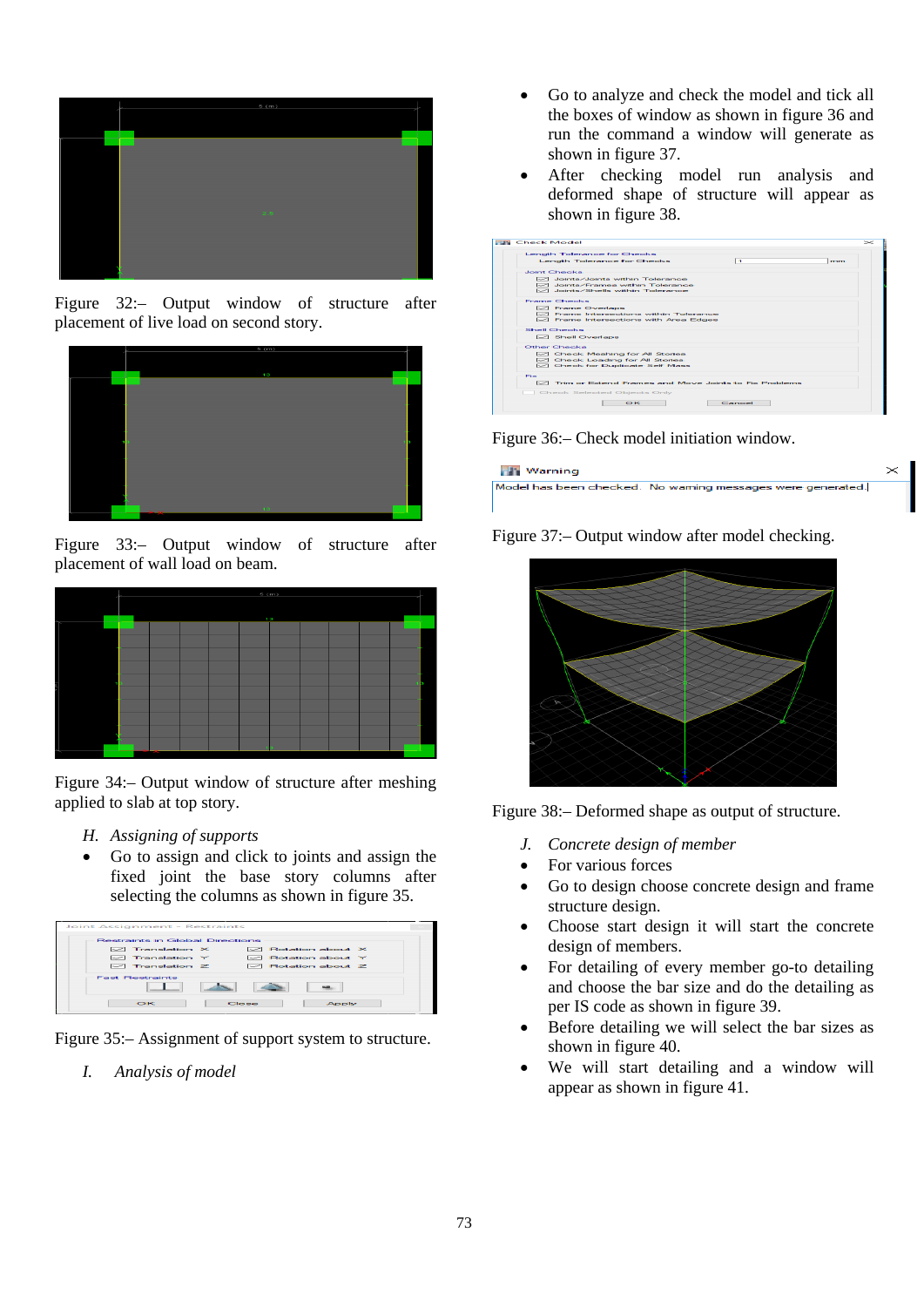

Figure 39:– Area of Reinforcement in the various sections of structure.

|                               | Longitudinal Bars    | Ties      |
|-------------------------------|----------------------|-----------|
| <b>Barn</b>                   |                      | Zone A    |
| <b>Bar Steve</b>              |                      |           |
| <b>Smallest Day Size</b>      | 14                   | 10        |
| Largest Bar Saw               | 28                   | 20        |
| Frederical Bar Size           | 20                   | 10        |
| <b>Bar Lengths</b>            |                      |           |
| <b>Spice Bars Every</b>       | <b>Jihar 2 Story</b> |           |
| <b>Bar Quantities</b>         |                      |           |
| Mesmum Number of Ram          | ٠                    |           |
| <b>Maximum Number of Bare</b> |                      |           |
| Mexicum Spacing trent         |                      | 50.80     |
| Maximum Spacing (mm)          |                      | $-457.20$ |

Figure 40:– Rebar selection window

| Detailing in Progress (Not Responding) |  |
|----------------------------------------|--|
|                                        |  |
|                                        |  |
| Cancel                                 |  |

Figure 41:– Detailing of structure taskbar window.

# V. Results

In the result we will go through the entire outcome that software's provides after the completion of designing usually we see major parameters such as shear force, moment and reinforcement diagram. To go through the results in a precise manner and type of results that come will be as shown in figure 42.



Figure 42:-Frame with member names

#### *A. Basic Resultant data of structure*

There are various basic resultants that we get after final analysis of structure and design of structure the major outcomes are shear force values, maximum bending moment values and max deflection value on basis of which a structure is designed and the values does not have any variation in both the software's. The values for various members' values are as shown in table 1.

| of<br>Type<br>member | Name of<br>member | Max<br>shear | Max<br>bending | Max<br>deflection |
|----------------------|-------------------|--------------|----------------|-------------------|
|                      |                   | force        | moment         |                   |
| <b>COLUMN</b>        | $C-1$             | 12.906       | $-16.851$      | $-0.187$          |
|                      | $C-2$             | 12.906       | 16.851         | 0.186             |
|                      | $C-3$             | 12.906       | $-16.851$      | $-0.187$          |
|                      | $C-4$             | 12.906       | 16.851         | 0.186             |
|                      | $C-5$             | 15.597       | $-25.651$      | 0.093             |
|                      | $C-6$             | 15.597       | 25.651         | $-0.093$          |
|                      | $C-7$             | 15.597       | $-25.651$      | 0.093             |
|                      | $C-8$             | 15.597       | 25.651         | $-0.093$          |
| <b>BEAM</b>          | $B-1$             | 48.750       | 32.023         | $-1.074$          |
|                      | $B-2$             | 48.750       | 32.023         | $-1.074$          |
|                      | $B-3$             | 48.750       | 32.023         | $-1.074$          |
|                      | $B-4$             | 48.750       | 32.023         | $-1.074$          |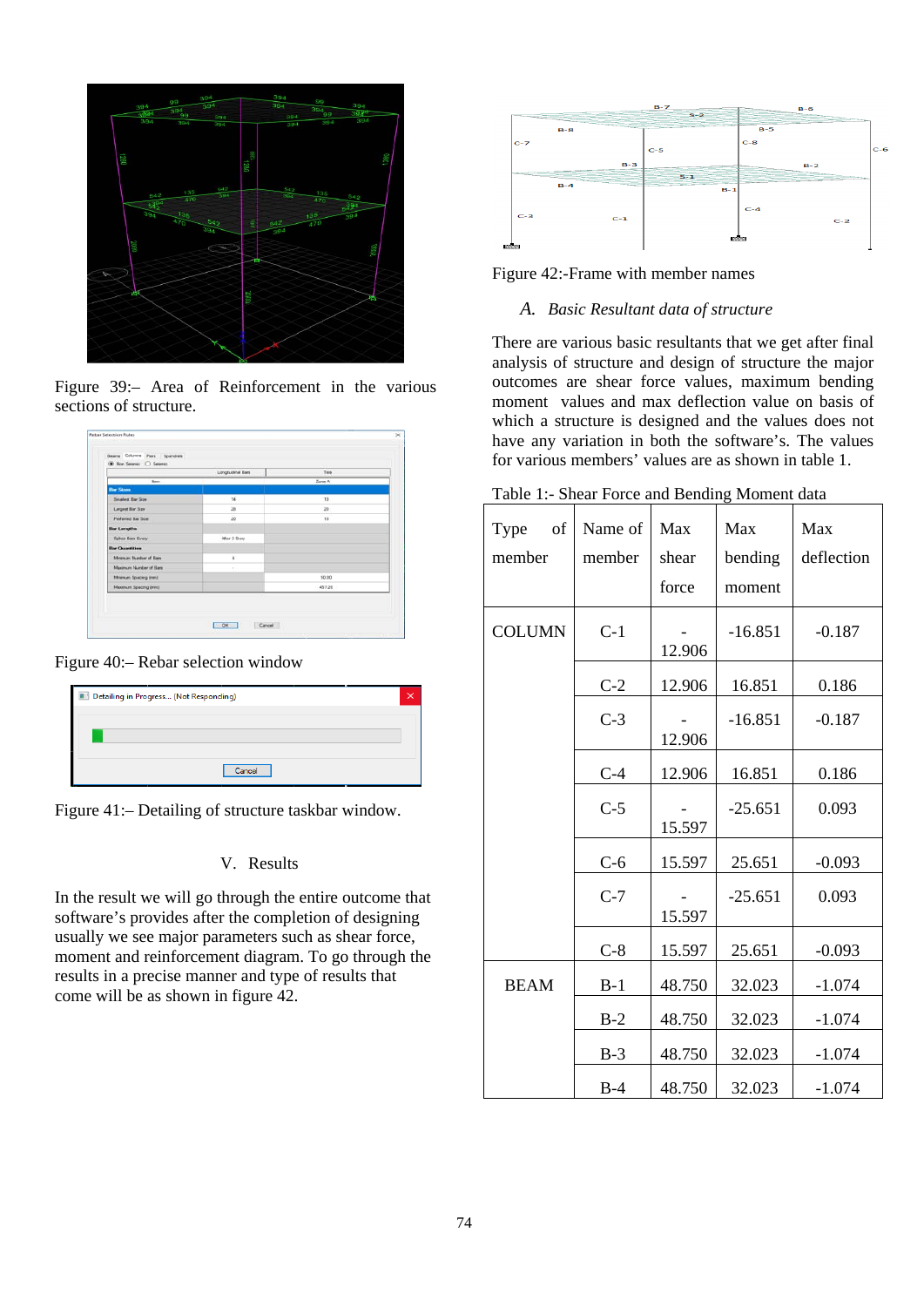| $B-5$ | 16.237 | 4.768 | $-0.858$ |
|-------|--------|-------|----------|
| $B-6$ | 16.237 | 4.768 | $-0.858$ |
| $B-7$ | 16.237 | 4.768 | $-0.858$ |
| $B-8$ | 16.237 | 4.768 | $-0.858$ |

*B. Results from STAAD PRO (series 4) software* 

Every member had individual reinforcement diagram and basic data window as shown in figure 43 and the detail reinforcement data for whole story is shown in table 2



Figure 43:- Basic data window of members.

| Type of<br>membe<br>r | Name<br>οf<br>member | Detailed reinforcement diagram                                                                                                                                                                                                                                                                                             |
|-----------------------|----------------------|----------------------------------------------------------------------------------------------------------------------------------------------------------------------------------------------------------------------------------------------------------------------------------------------------------------------------|
| Colum<br>n            | $C-1$                | <b>Design Load</b><br><b>Design Parameter</b><br>Fy(Mpa)<br>500<br>Load<br>6<br>30<br>Location<br>End 1<br>Fc(Mpa)<br>As Regd(mm <sup>2</sup> )<br>181<br>Pu(Kns)<br>302.8<br>0.500<br>As (%)<br>Mz(Kns-Mt)<br>16.85<br>0.36<br>My(Kns-Mt)<br>16.85<br><b>Bar Size</b><br>12<br><b>Bar No</b><br>8<br>0.500 m              |
|                       | $C-2$                | <b>Design Load</b><br><b>Design Parameter</b><br>Fy(Mpa)<br>500<br>Load<br>6<br>Fc(Mpa)<br>Location<br>30<br>End <sub>1</sub><br>302.8<br>As Regd(mm <sup>z</sup> )<br>181<br>Pu(Kns)<br>0.500<br>As (%)<br>16.85<br>0.36<br>$Mz(Kns-Mt)$<br><b>Bar Size</b><br>12<br>My(Kns-Mt)<br>16.85<br>Bar No<br>8<br>0.500 m        |
|                       | $C-3$                | <b>Design Load</b><br><b>Design Parameter</b><br>Load<br>Fy(Mpa)<br>500<br>6<br>Fc(Mpa)<br>30<br>Location<br>End <sub>1</sub><br>302.8<br>As Regd(mm <sup>z</sup> )<br>181<br>Pu(Kns)<br>0.500<br>16.85<br>As $(%)$<br>0.36<br>$Mz(Kns-Mt)$<br><b>Bar Size</b><br>12<br>My(Kns-Mt)<br>16.85<br>Bar No<br>8<br>0.500 m      |
|                       | $C-4$                | <b>Design Load</b><br><b>Design Parameter</b><br>Fy(Mpa)<br>500<br>Load<br>6<br>Fc(Mpa)<br>Location<br>30<br>End <sub>1</sub><br>As Regd(mm <sup>z</sup> )<br>302.8<br>181<br>Pu(Kns)<br>0.500<br>As (%)<br>16.85<br>0.36<br>$Mz(Kns-Mt)$<br><b>Bar Size</b><br>12<br>My(Kns-Mt)<br>16.85<br><b>Bar No</b><br>8<br>0.500 m |
|                       | $C-5$                | <b>Design Load</b><br><b>Design Parameter</b><br>Load<br>Fy(Mpa)<br>500<br>6<br>End <sub>2</sub><br>30<br>Location<br>Fc(Mpa)<br>83.68<br>As Regd(mm <sup>z</sup> )<br>511<br>Pu(Kns)<br>0.400<br>25.82<br>As (%)<br>0.56<br>$Mz(Kns-Mt)$<br>My(Kns-Mt)<br>25.82<br><b>Bar Size</b><br>12<br><b>Bar No</b><br>8<br>0.400 m |
|                       | C-6                  | <b>Design Parameter</b><br><b>Design Load</b><br>Fy(Mpa)<br>500<br>Load<br>6<br>Location<br>End <sub>2</sub><br>Fc(Mpa)<br>30<br>As Regd(mm <sup>2</sup> )<br>511<br>Pu(Kns)<br>83.68<br>0.400<br>As (%)<br>0.56<br>Mz(Kns-Mt)<br>25.82<br>My(Kns-Mt)<br><b>Bar Size</b><br>12<br>25.82<br><b>Bar No</b><br>s              |



*C. Results from E-TABS (2015) software*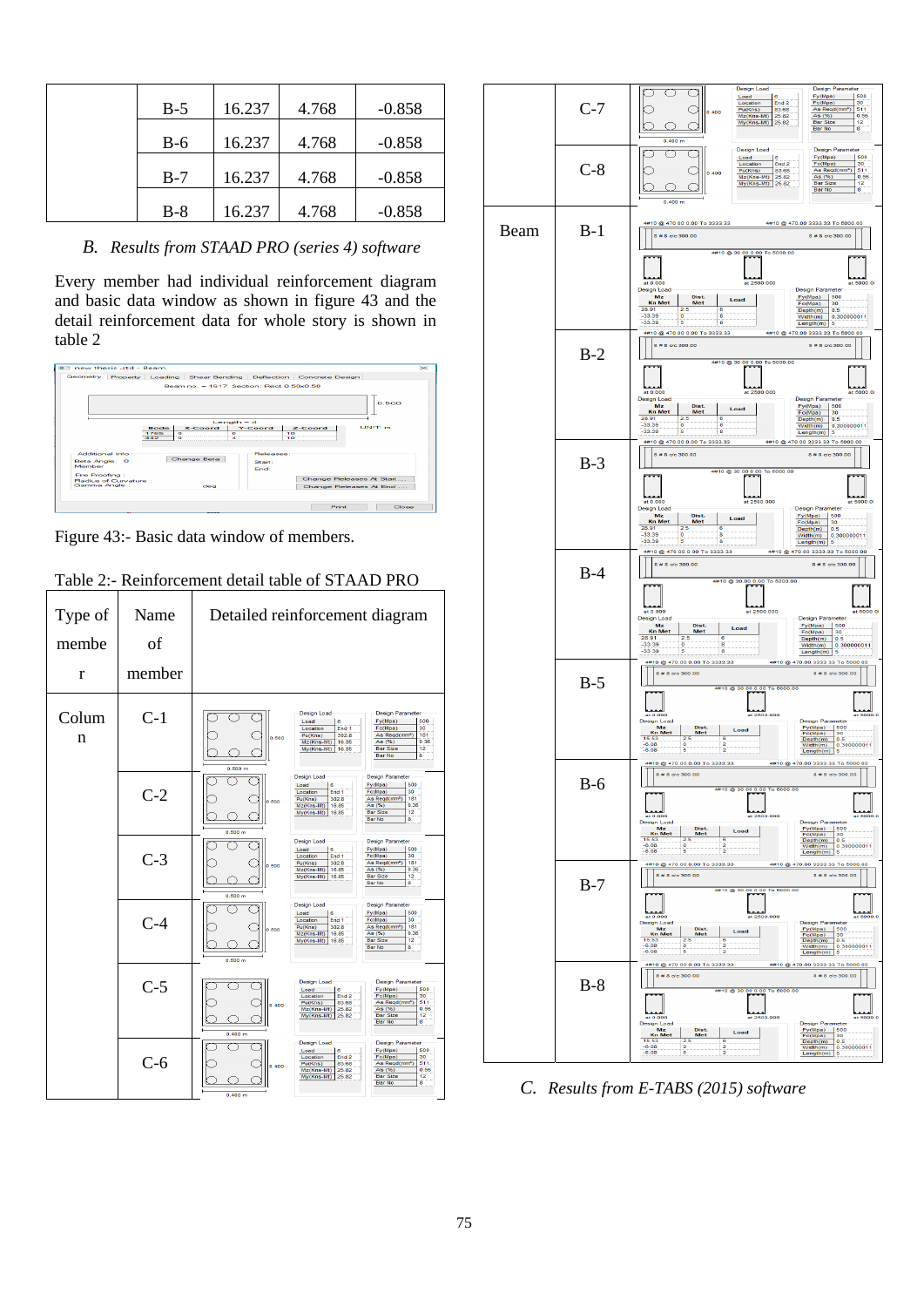For interpretation of results in E-TABS (2015) we will divide the following results as per defined members such as columns, beams and slabs. Results will be discussed as per how to interpret for every member.

For column we have the concrete column schedule table as shown in figure 44 detail of reinforcement or cage drawing is shown in figure 45 and sectional view of column is shown in figure 46 and gives the inner detail of column.

Similarly for beam we have the reinforcement rebar table as shown in figure 48 cage diagram which is subdivided in zone A, B and C is shown in figure 47 and sectional view of cage of beam is as shown in figure 49.



Figure 44:- Concrete Column Schedule



Figure 45:- Cage Diagram of Column



Figure 46:- Sectional View of Column



Figure 47:- Cage Diagram of Column

|                | CONCRETE BEAM REBAR TABLE (SEISMIC) |               |       |              |                          |   |         |   |           |   |   |             |   |                                |               |                      |                   |
|----------------|-------------------------------------|---------------|-------|--------------|--------------------------|---|---------|---|-----------|---|---|-------------|---|--------------------------------|---------------|----------------------|-------------------|
| <b>BEAM ID</b> | SPAN NO.                            | SAN<br>LENGTH |       | SECTION SIZE | <b>LONGITUDINAL BARS</b> |   |         |   |           | U | u | STIRRUPS    |   |                                | TYMCAL        |                      |                   |
|                |                                     | (LC)          | WIDTH | DEPTH        | ۸                        | B | ٨<br>u  | D |           | G | H |             |   | ZONE A                         | <b>ZONE B</b> | ZONEC                | <b>ELEVATIONS</b> |
| W              |                                     | <b>AROM</b>   | XXW   | 90MW         | M<br>M                   | Ж | M<br>W  | ٠ | ш<br>M    | ٠ | ٠ | <b>1.BM</b> | ٠ | <b><i>VIOLINATES</i></b><br>O. |               | <b>DOCUMENT</b><br>u | ELEZKOZNIK        |
| 18             |                                     | <b>LSOM</b>   | XXW   | 90 MW        | M<br>K                   | ٠ | M<br>ß, | ٠ | И<br>(AI) | ٠ | ٠ | ٠           | ٠ | <b>MAGMITEA</b><br>M           |               | 10000 MITTEA<br>u    | ELEZATOR 18       |

-----------------------

Figure 48:- Concrete Beam Rebar Table.



Figure 49:- Sectional View of Beam

# VI. CONCLUSION

If we go through results of G+1 RCC frame structure design we will be able to see that when we see the detailed reinforced diagram. In STAAD PRO we see that we can access a detailed diagram by clicking right on the member and all the specification such as shear force, moment, deflection and detailed reinforcement diagram can be seen. In E-TAB when we proceed with detailing the detailed report can be seen and all the columns